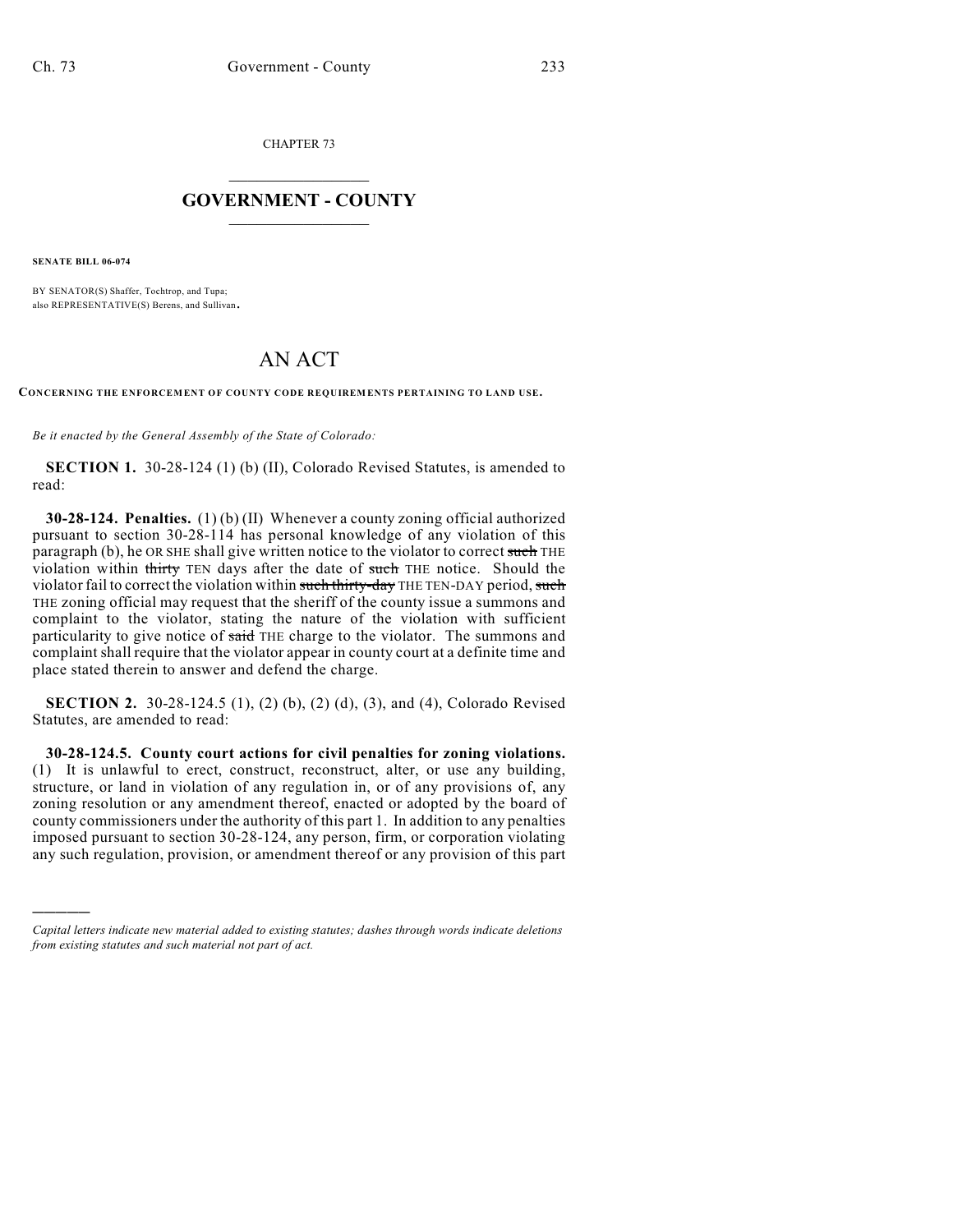234 Government - County Ch. 73

1 may be subject to the imposition, by order of the county court, of a civil penalty in an amount of not less than two hundred fifty FIVE HUNDRED dollars nor more than five hundred ONE THOUSAND dollars. It is within the discretion of the county attorney to determine whether to pursue the civil penalties set forth in this section, the remedies set forth in section 30-28-124, or both. Each day after the issuance of the order of the county court during which such unlawful activity continues shall be deemed a separate violation and shall, in accordance with the subsequent provisions of this section, be the subject of a continuing penalty in an amount not to exceed fifty ONE HUNDRED dollars for each such day. In no event shall civil penalties imposed pursuant to this section constitute a lien against the real property. UNTIL PAID, ANY CIVIL PENALTY ORDERED BY THE COUNTY COURT AND ASSESSED UNDER THIS SUBSECTION (1) SHALL, AS OF RECORDING, BE A LIEN AGAINST THE PROPERTY ON WHICH THE VIOLATION HAS BEEN FOUND TO EXIST. IN CASE THE ASSESSMENT IS NOT PAID WITHIN THIRTY DAYS, IT MAY BE CERTIFIED BY THE COUNTY ATTORNEY TO THE COUNTY TREASURER, WHO SHALL COLLECT THE ASSESSMENT, TOGETHER WITH A TEN PERCENT PENALTY FOR THE COST OF COLLECTION, IN THE SAME MANNER AS OTHER TAXES ARE COLLECTED. THE LAWS OF THIS STATE FOR ASSESSMENT AND COLLECTION OF GENERAL TAXES, INCLUDING THE LAWS FOR THE SALE AND REDEMPTION OF PROPERTY FOR TAXES, SHALL APPLY TO THE COLLECTION OF ASSESSMENTS PURSUANT TO THIS SUBSECTION (1). ANY LIEN PLACED AGAINST THE PROPERTY PURSUANT TO THIS SUBSECTION (1) SHALL BE RECORDED WITH THE CLERK AND RECORDER OF THE COUNTY IN WHICH THE PROPERTY IS LOCATED.

(2) (b) A county zoning official designated by resolution of the board of county commissioners shall, upon personal information and belief that a violation of any regulation or provision of any zoning resolution enacted under the authority of this part 1 has occurred, give written notice to the violator to correct such THE violation within thirty TEN days after the date of such THE notice. If the violator fails to correct the violation within such thirty-day THE TEN-DAY period or within any extension period granted by the zoning official, the zoning official, may request that the sheriff of the county, or the county attorney MAY issue a summons and complaint to the violator, stating the nature of the violation with sufficient particularity to give notice of such THE charge to the violator.

(d) If the county court finds, by a preponderance of the evidence, that a violation of any regulation or provision of a zoning resolution, or amendment thereto, as enacted and adopted by the board of county commissioners, has occurred, the court shall order the violator to pay a civil penalty in an amount allowed pursuant to subsection  $(1)$  of this section. Such THE penalty shall be payable immediately by the violator to the county treasurer. In the event that the alleged violation has been cured or otherwise removed AND THE VIOLATOR HAS NOTIFIED THE COUNTY ZONING OFFICIAL OF THE CURE OR REMOVAL at least five BUSINESS days prior to the appearance date in the summons, then the county attorney shall so inform the court and request that the action be dismissed without fine or appearance of the defendant.

(3) Upon the filing with the court of a receipt issued by the county treasurer showing payment in full of a civil penalty assessed pursuant to this section and upon the filing of an affidavit of the county zoning official that the violation has been cured, removed, or corrected, the court shall dismiss the action and issue a satisfaction in full of the judgment so entered. THE COURT MAY ALSO DISMISS THE ACTION UPON A MOTION OF THE COUNTY ATTORNEY INDICATING THAT THE MATTER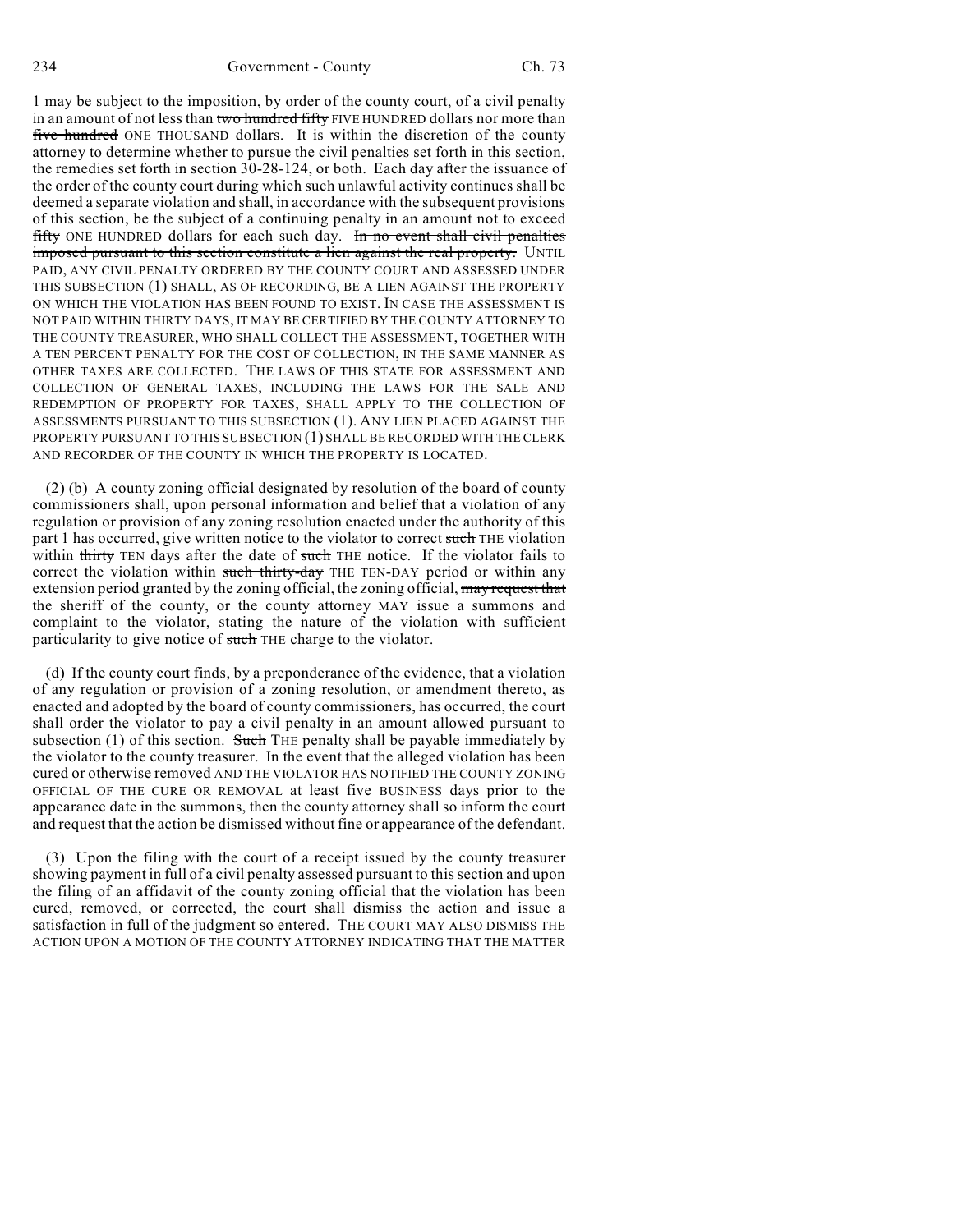HAS BEEN OTHERWISE RESOLVED.

(4) If a receipt showing full payment of the civil penalty or the affidavit OR THE MOTION BY THE COUNTY ATTORNEY required by subsection (3) of this section is not filed, the action shall continue and the court shall retain jurisdiction to impose an additional penalty against the violator in the amount specified in subsection (1) of this section. Such THE additional penalty shall be imposed by the court upon motion filed by the county and proof that the violation has not been cured, removed, or corrected. Thereafter, the action shall continue until the filing with the court of a receipt issued by the county treasurer showing payment in full of the civil penalty and any additional penalties so assessed and the filing of an affidavit of the county zoning official that the violation has been cured, removed, or corrected, OR UNTIL A MOTION BY THE COUNTY ATTORNEY TO DISMISS THE ACTION IS GRANTED BY THE COURT.

**SECTION 3.** 30-28-205 (1), Colorado Revised Statutes, is amended to read:

**30-28-205. County building inspector - permit required - appeal.** (1) The county building inspector, as authorized in section 30-28-114, may be authorized by the board of county commissioners to administer and enforce such THE building code ADOPTED PURSUANT TO THIS PART 2; and the board of county commissioners shall fix a reasonable schedule of fees for the issuance of building permits by said THE county building inspector. After the adoption of such THE building code, it shall be unlawful to erect, construct, reconstruct, alter, or remodel any structure, dwelling, or building in the designated area, except buildings or structures used for the sole purpose of providing shelter for agricultural implements, farm products, livestock, or poultry without first obtaining a building permit from such THE county building inspector. The county building inspector shall not issue any permit unless the plans for such THE proposed erection, construction, reconstruction, alteration, or remodeling fully conform to the regulations and restrictions in said THE building code.

**SECTION 4.** 30-28-209 (1) (b) (II), Colorado Revised Statutes, is amended to read:

**30-28-209. Violation - injunction and other remedies.** (1) (b) (II) Whenever a county building inspector authorized pursuant to sections 30-28-114 and 30-28-205, or any inspector employed by an intergovernmental entity created in accordance with the requirements of part 2 of article 1 of title 29, C.R.S., who exercises the functions of a county building inspector, has personal knowledge of any violation of the requirements ofsubparagraph (I) of this paragraph (b), he or she shall give written notice to the violator to correct such THE violation within thirty TEN days after the date of such THE notice. Where the violator fails to correct the violation within such thirty-day THE TEN-DAY period, the county building inspector may request that the sheriff of the county issue a summons and complaint to the violator, stating the nature of the violation with sufficient particularity to give notice of said THE charge to the violator. The summons and complaint shall require that the violator appear in county court at a definite time and place stated therein to answer and defend the charge.

**SECTION 5.** 30-28-210 (1), (2) (b), (2) (d), (3), and (4), Colorado Revised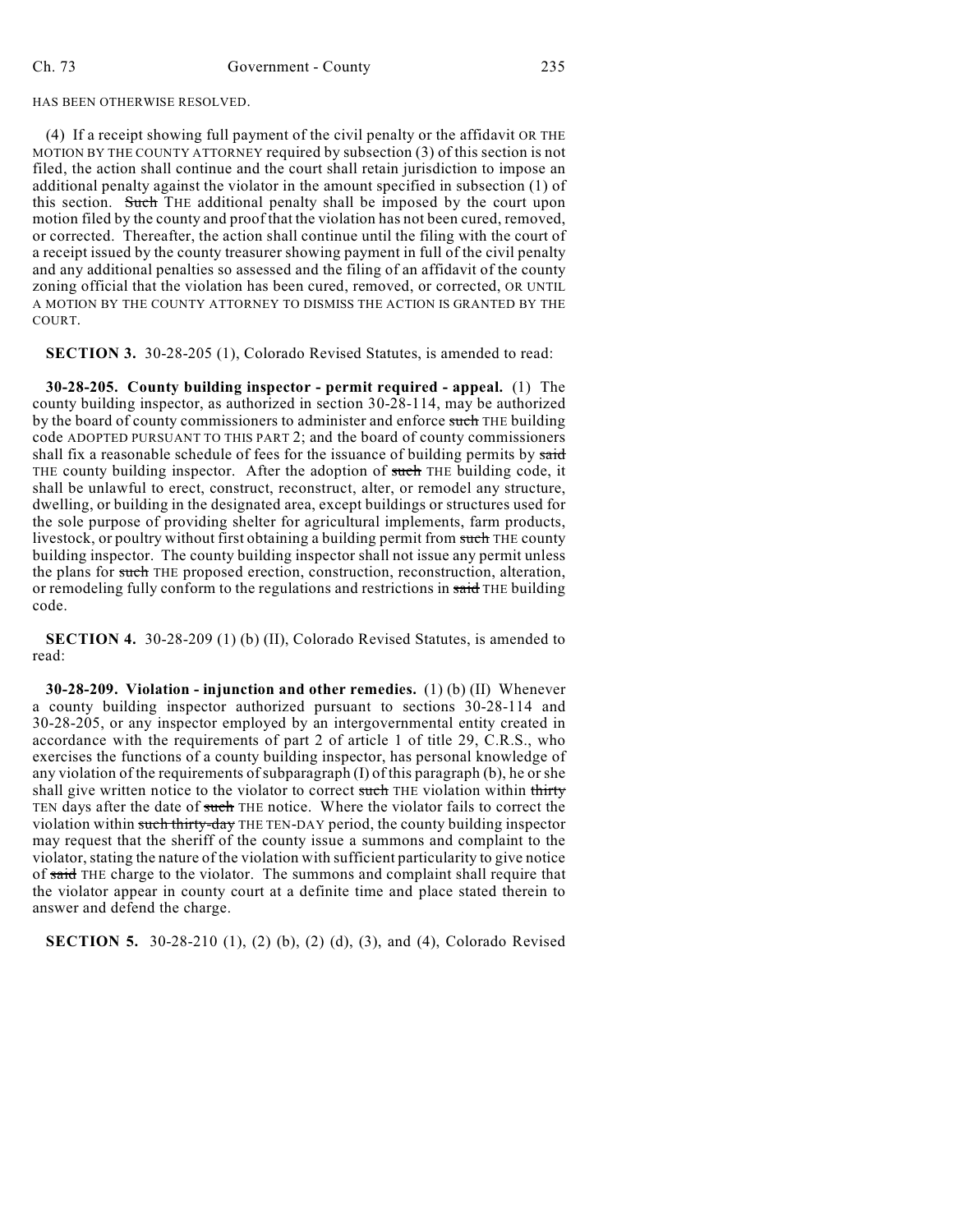Statutes, are amended to read:

**30-28-210. County court actions for civil penalties for building violations.** (1) It is unlawful to erect, construct, reconstruct, alter, maintain, or use any building, structure, or land in violation of this part 2 or any provisions of the area building code. In addition to any penalties imposed pursuant to section 30-28-209, any person, firm, or corporation violating any such provision of this part 2 or any provision of the area building code may be subject to the imposition, by order of the county court, of a civil penalty in an amount of not less than two hundred fifty FIVE HUNDRED dollars nor more than five hundred ONE THOUSAND dollars. It is within the discretion of the county attorney to determine whether to pursue the civil penalties set forth in this section, the remedies set forth in section 30-28-209, or both. Each day after the issuance of the order of the county court during which such unlawful activity continues shall be deemed a separate violation and shall in accordance with the subsequent provisions of this section, be the subject of a continuing penalty in an amount not to exceed fifty ONE HUNDRED dollars for each such day. In no event shall civil penalties imposed pursuant to this section constitute a lien against the real property. UNTIL PAID, ANY CIVIL PENALTY ORDERED BY THE COUNTY COURT AND ASSESSED UNDER THIS SUBSECTION (1) SHALL, AS OF RECORDING, BE A LIEN AGAINST THE PROPERTY ON WHICH THE VIOLATION HAS BEEN FOUND TO EXIST. IN CASE THE ASSESSMENT IS NOT PAID WITHIN THIRTY DAYS, IT MAY BE CERTIFIED BY THE COUNTY ATTORNEY TO THE COUNTY TREASURER, WHO SHALL COLLECT THE ASSESSMENT, TOGETHER WITH A TEN PERCENT PENALTY FOR THE COST OF COLLECTION, IN THE SAME MANNER AS OTHER TAXES ARE COLLECTED. THE LAWS OF THIS STATE FOR ASSESSMENT AND COLLECTION OF GENERAL TAXES, INCLUDING THE LAWS FOR THE SALE AND REDEMPTION OF PROPERTY FOR TAXES, SHALL APPLY TO THE COLLECTION OF ASSESSMENTS PURSUANT TO THIS SUBSECTION (1). ANY LIEN PLACED AGAINST THE PROPERTY PURSUANT TO THIS SUBSECTION (1) SHALL BE RECORDED WITH THE CLERK AND RECORDER OF THE COUNTY IN WHICH THE PROPERTY IS LOCATED.

(2) (b) A building inspector designated by resolution of the board of county commissioners shall, upon personal information and belief that a violation of this part 2 or of any provision of the area building code has occurred, give written notice to the violator to correct such THE violation within thirty TEN days after the date of such THE notice. If the violator fails to correct the violation within such thirty-day THE TEN-DAY period or within any extension period granted by the building inspector, the building inspector, may request that the sheriff of the county, or the county attorney MAY issue a summons and complaint to the violator stating the nature of the violation with sufficient particularity to give notice of such THE charge to the violator.

(d) If the county court finds, by a preponderance of the evidence, that a violation of this part 2 or of any provision of the area building code has occurred, the court shall order the violator to pay a civil penalty in an amount allowed pursuant to subsection (1) of this section. Such THE penalty shall be payable immediately by the violator to the county treasurer. In the event that the alleged violation has been cured or otherwise removed AND THE VIOLATOR HAS NOTIFIED THE BUILDING INSPECTOR OF THE CURE OR REMOVAL at least five BUSINESS days prior to the appearance date in the summons, then the county attorney shall so inform the court and request that the action be dismissed without fine or appearance of the defendant.